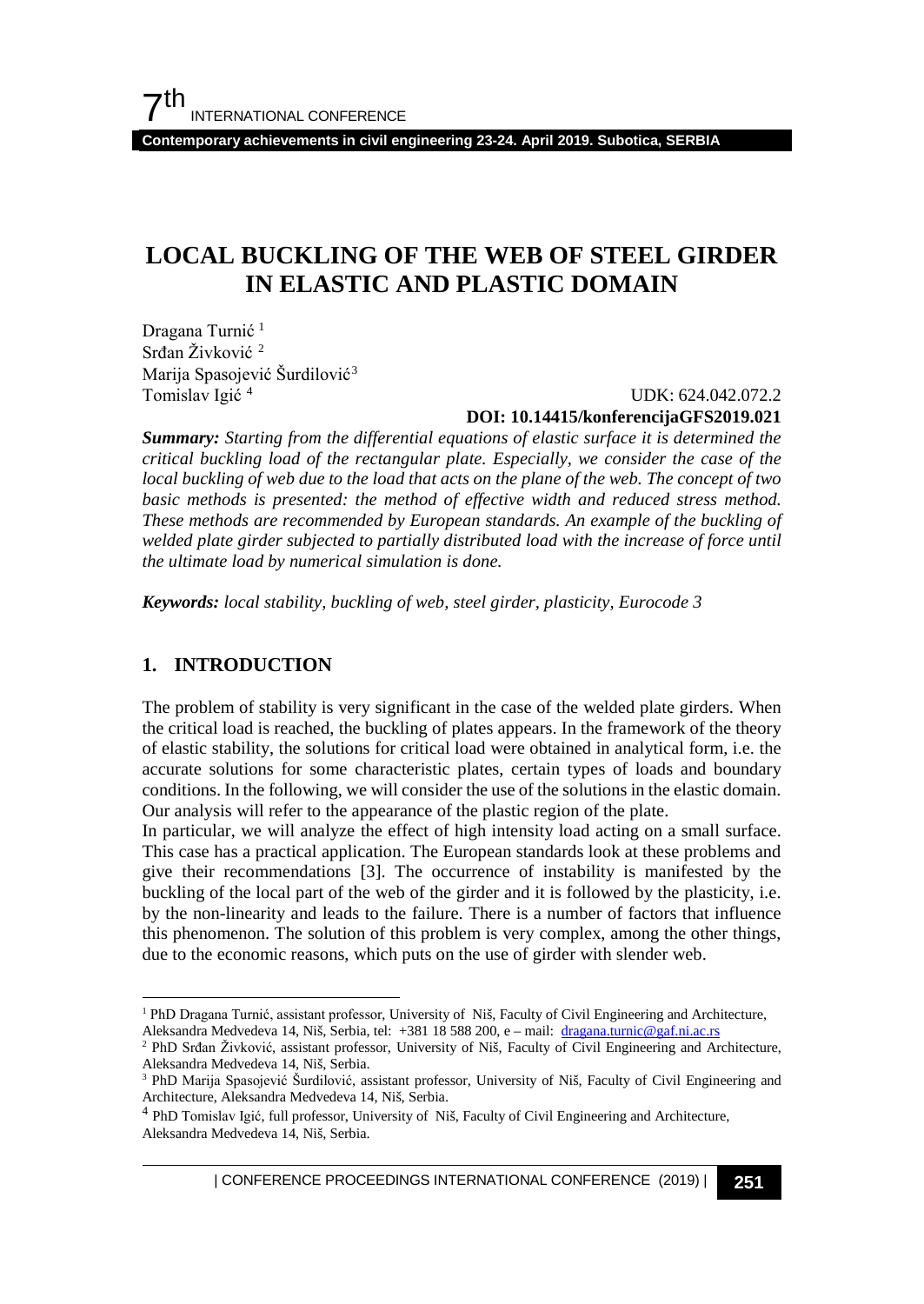7. МЕЂУНАРОДНА КОНФЕРЕНЦИЈА

**Савремена достигнућа у грађевинарству 23-24. април 2019. Суботица, СРБИЈА**

# **2. DIFFERENTIAL EQUATION OF ELASTIC SURFACE**

It is assumed that the transverse load as well as the forces act on the mid-surface of the plate. To perform the differential equation of the elastic surface of the plate, the equilibrium of a small element obtained by cutting out of a plate with two pairs of planes is used. One pair of planes is parallel to the *xz*-plane, and the other pair of planes is parallel to the *yz*-coordinate plane (Figures 1).



*Figure1. Equilibrium of a small element of plate [1]*

Beside the transverse load  $qd_xd_y$ , projections on the *z*-axis of the normal force  $N_x$  and  $N_y$ , as well as transverse forces  $N_{xy}$ , appear as the transverse load on the element of the plate, ie.

$$
\left(N_x\frac{\partial^2 w}{\partial x^2} + 2N_{xy}\frac{\partial^2 w}{\partial x \partial y} + N_y\frac{\partial^2 w}{\partial y^2}\right) dxdy.
$$

Thus, from the equilibrium equations, the projection of the force on the *z*-axis is obtained

$$
\frac{\partial^2 M_x}{\partial x^2} - 2 \frac{\partial^2 M_{xy}}{\partial x \partial y} + \frac{\partial^2 M_y}{\partial y^2} = \left( q + N_x \frac{\partial^2 w}{\partial x^2} + 2N_{xy} \frac{\partial^2 w}{\partial x \partial y} + N_y \frac{\partial^2 w}{\partial y^2} \right).
$$

Replacing the expressions for the moments (see [1], [2]), we have

$$
\frac{\partial^4 w}{\partial x^4} + 2 \frac{\partial^4 w}{\partial x^2 \partial y^2} + \frac{\partial^4 w}{\partial y^4} = \frac{1}{D} \left( q + N_x \frac{\partial^2 w}{\partial x^2} + 2N_{xy} \frac{\partial^2 w}{\partial x \partial y} + N_y \frac{\partial^2 w}{\partial y^2} \right).
$$
 (1)

We remark that Saint Venant (in 1883 year) carried out the differential equation of elastic surface including the effects of volume forces. However, before that, the famous French scientist Sophie Germain carried out the equation, and Lagrange finally obtained it (in 1811 year) including only the transverse load *q*, ie.,

$$
\frac{\partial^4 w}{\partial x^4} + 2 \frac{\partial^4 w}{\partial x^2 \partial y^2} + \frac{\partial^4 w}{\partial y^4} = \frac{q}{D}
$$
 (2)

or in a short form  $\Delta \Delta w = \frac{q}{D}$ , were  $\Delta = \frac{\partial^2}{\partial x^2} + \frac{\partial^2}{\partial y^2}$ 2 2 *x*<sup>2</sup> ∂*y*  $\Delta = \frac{\partial^2}{\partial x^2} + \frac{\partial^2}{\partial y^2}$  is Laplace's differential operator.

#### **3. STABILITY OF PLATE**

**252** | ЗБОРНИК РАДОВА МЕЂУНАРОДНЕ КОНФЕРЕНЦИЈЕ (2019) |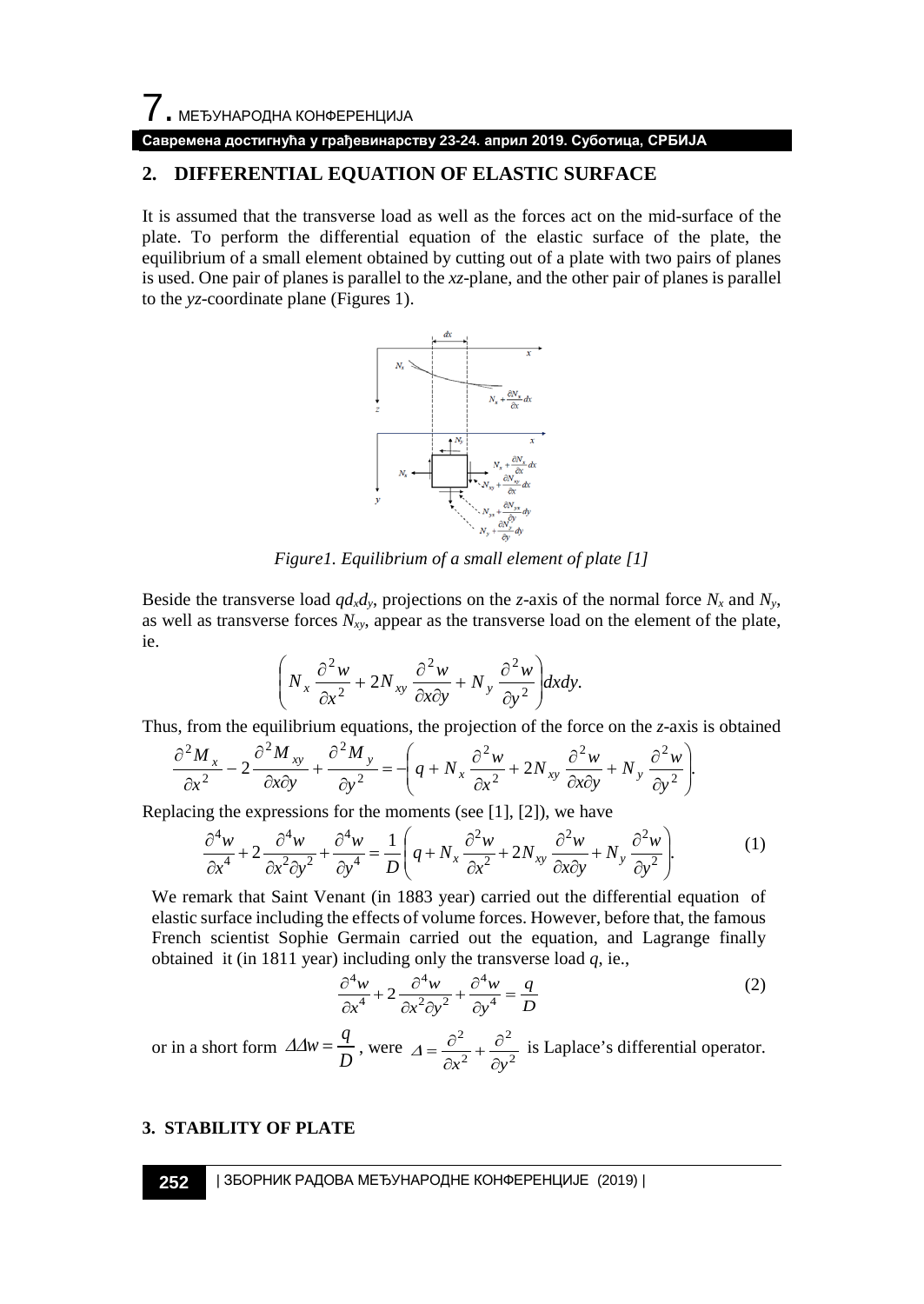# $7<sup>th</sup>$ INTERNATIONAL CONFERENCE

#### **Contemporary achievements in civil engineering 23-24. April 2019. Subotica, SERBIA**

Considering the problem of stability of plates, at first, we observe a load subjected to the mid-surface of the plate.

Putting  $q=0$  from the equation (1) we have

$$
\frac{\partial^4 w}{\partial x^4} + 2 \frac{\partial^4 w}{\partial x^2 \partial y^2} + \frac{\partial^4 w}{\partial y^4} = \frac{1}{D} \left( N_x \frac{\partial^2 w}{\partial x^2} + 2 N_{xy} \frac{\partial^2 w}{\partial x \partial y} + N_y \frac{\partial^2 w}{\partial y^2} \right).
$$
(3)

Our goal is to determine the value of a critical load when the buckling of the plate appears. The exact solution of this equation exists only for certain load values, certain plate shapes and given boundary conditions.

## **3.1 Simply supported plate under uniformly distributed load**

We consider the plate in Figure 2, which length is *a* and the width is *b*. The plate is subjected to the uniformly distributed load *P* on the mid-surface (for details, see [1], [7]). The load is  $N_x = -p$ , and the other loading is equal to zero, i.e.  $N_y = N_{xy} = 0$ .



*Figure 2. Simply - supported rectangular plate under uniformly distributed load* 

In this case, the differential equation (3) gives

$$
D\Delta\Delta w = -p\,\frac{\partial^2 w}{\partial x^2}.\tag{4}
$$

The boundary conditions of the cosidered plate, which is simply-supported along all edges, are

$$
w=0, \quad \Delta w=0.
$$

We will find the solution of the equation (4) in the form of a double trigonometric series equation

$$
w = \sum_{m=1}^{\infty} \sum_{n=1}^{\infty} c_{mn} \sin \frac{m\pi x}{a} \sin \frac{n\pi y}{b},
$$
gde je c<sub>mn</sub> = const.

The critical load values are obtained from the equation of stability

$$
p_{kr} = \frac{D\pi^2}{b^2} \left( m\frac{b}{a} + \frac{n^2}{m} \frac{a}{b} \right)^2,
$$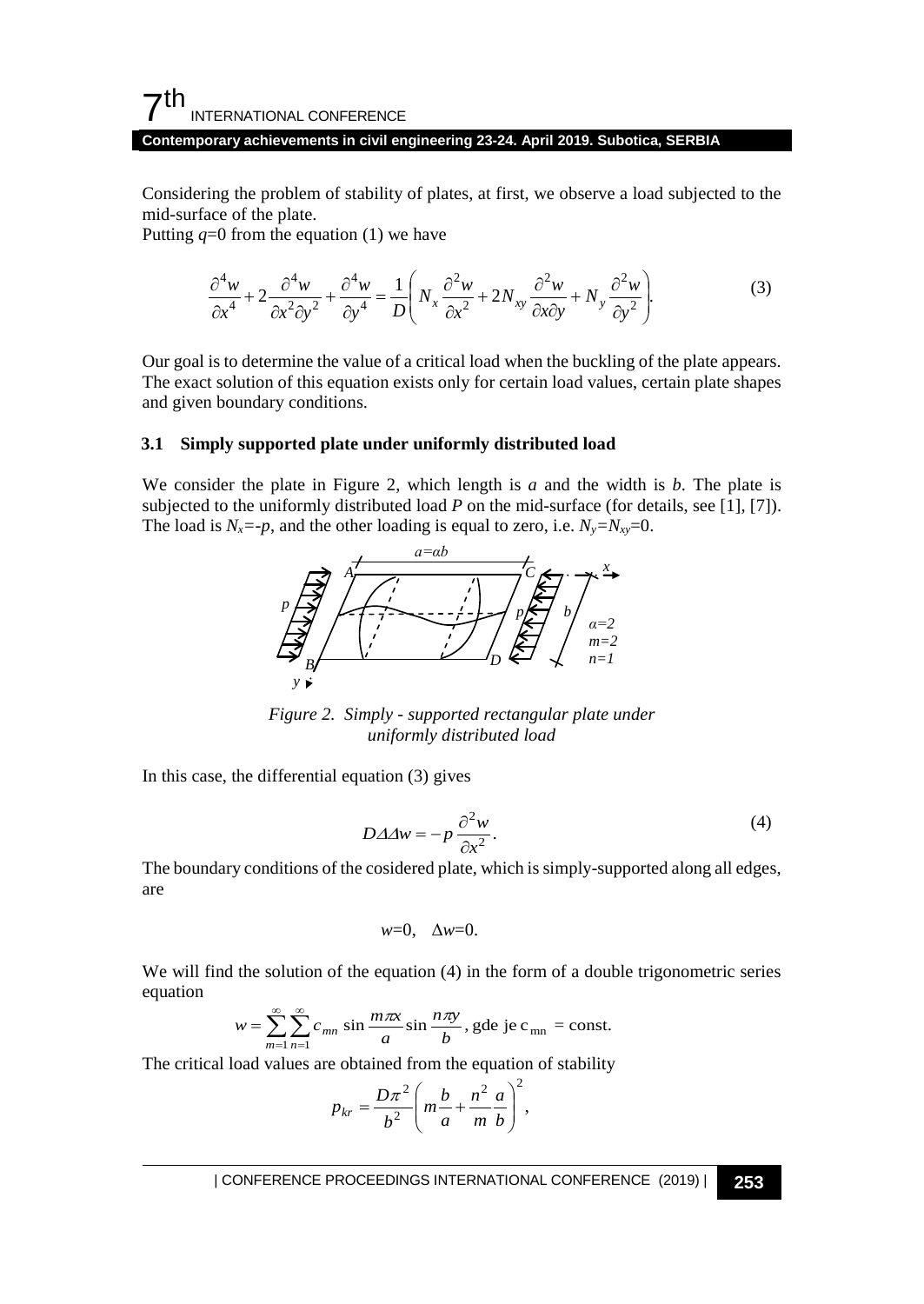#### **Савремена достигнућа у грађевинарству 23-24. април 2019. Суботица, СРБИЈА**

and the critical stress is

$$
\sigma_{kr} = k_{mn,kr} \sigma_E; \quad k_{mn,kr} = \left(\frac{m}{\alpha} + \alpha \frac{n^2}{m}\right)^2.
$$
 (5)

The lowest critical stress level will be found for different numbers of half waves (see Figure 2). The lowest critical stress is obtained from the conditions of minimum values of  $k_{mn,kr}$  for  $n=1$  (one half wave in the *y* - direction). The solution is

$$
\alpha = m = 2;
$$
\n $k_{m1,kr} = \left(\frac{m}{\alpha} + \alpha \frac{1}{m}\right)^2 = 4,$ 

ie., in this case, based on (5), for *n*=1



*Figure 3. The buckling load coefficient for a simply-supported thin plate*

Figure 3 shows relations between  $k_{m1}$  and  $\alpha$  for values  $m$  [7].

## **4. CALCULATION METHODS**

When the observed field is in elastic zone, then according to the theory of elastic stability, the material of the plate is ideally elastic. For that matter, there is a geometric perfection and there is no curvature or residual stresses. The load acts only in mid-surface of the plate and for certain cases we can obtain analytical solutions for buckling. Usually, the boundary conditions are such that the plate is simply supported. Using numerical analysis with advanced computer programs, numerical solutions for different plate geometry, boundary conditions, and stiffness of the plate were developed. The reference slenderness of plate  $\lambda$ is defined in the following way:

$$
\lambda = \sqrt{\frac{F_y}{F_{cr}}}
$$
\n(10)

where:  $F_y$  is characteristic yield resistance,  $F_{cr}$  is elastic critical load. Based on the recommendation for the design according to European standards EN1993-1- 5:2006 [3] two basic methods are presented: the effective width concept and reduced stress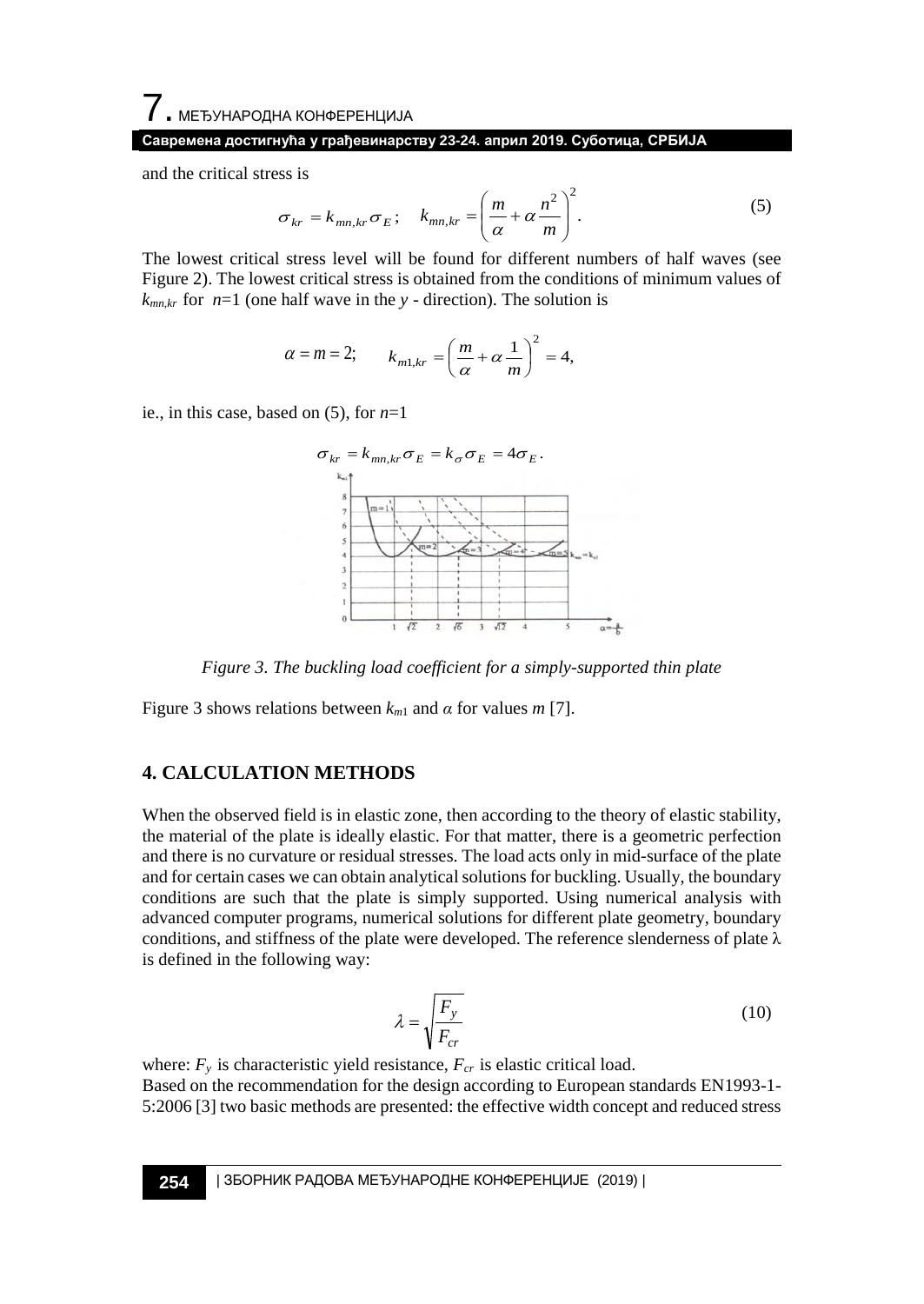# $7<sup>th</sup>$ INTERNATIONAL CONFERENCE

**Contemporary achievements in civil engineering 23-24. April 2019. Subotica, SERBIA**

method. In particular, it is possible to confirm methodologically solutions based on the finite element method (FEM).

## **4.1 Effective width concept. Plastic yield and non-linearity.**

Many researchs show that the ultimate load of a plate under compression may significantly exceed the critical load level calculated according to the theory of elastic stability of thin plates (unlike thick plates). In linear elastic analysis, the distribution of the load is assumed to remain uniform until the plate buckles. However, when the plate starts to buckle, the stresses are re-distributed in the plate. The plate behaviour under these large deformations, or post critical behaviour, is a complicated area to describe. Some differential equations describing the phenomenon were derived by von Kármán in 1910, but the methods for solving these are complex [8].

1 He introduced a reduction of the plate width to the effective width because, due to the local buckling of the plate, the ability of carring load is reduced. In this way, he approximates two strips, outside the middle of the plate, to take over the load over the effective width  $b_{\text{eff}}$ . Condition that the plate of the width  $b_{\text{eff}}$  has a critical stress

$$
\sigma_{kr, \text{eff}} = f_y,\tag{11}
$$

where  $f<sub>y</sub>$  is yield stress, gives the von Karman's effective width formula

$$
b_{\text{eff}} = b \sqrt{\frac{\sigma_{kr}}{f_y}}.\tag{12}
$$

Previous results were used by Winter [4] to give the proposal in the form of Winter's function

$$
\frac{b_{\text{eff}}}{b} = \frac{1}{\overline{\lambda}_p} \left( 1 - \frac{0.22}{\overline{\lambda}_p} \right); \quad (\overline{\lambda}_p \ge 0.673), \tag{13}
$$

where  $\bar{\lambda}_p$  is the plate slenderness parameter-local buckling. On the basis of numerous experiments he included inelastic behavior of steel and the influence of material imperfection. This proposal is now used within European norms.

### **4.2. Reduced stress method**

This method introduces a reduced stress  $\sigma_{Rd}$ , which is constant along the width of the plate. The design load  $F_{Ed}$  is obtained by the amplification factor  $\alpha_u$ . The ultimate resistance  $F_{Rd}$  is given in the form:

$$
\frac{F_{Ed}}{F_{Rd}} = \frac{F_{Ed}}{\rho \frac{\alpha_{ult,k} F_{Ed}}{\gamma_{M1}}} \le 1,
$$
\n(14)

where  $\gamma_{M1}$  is the partial safety factor within this method.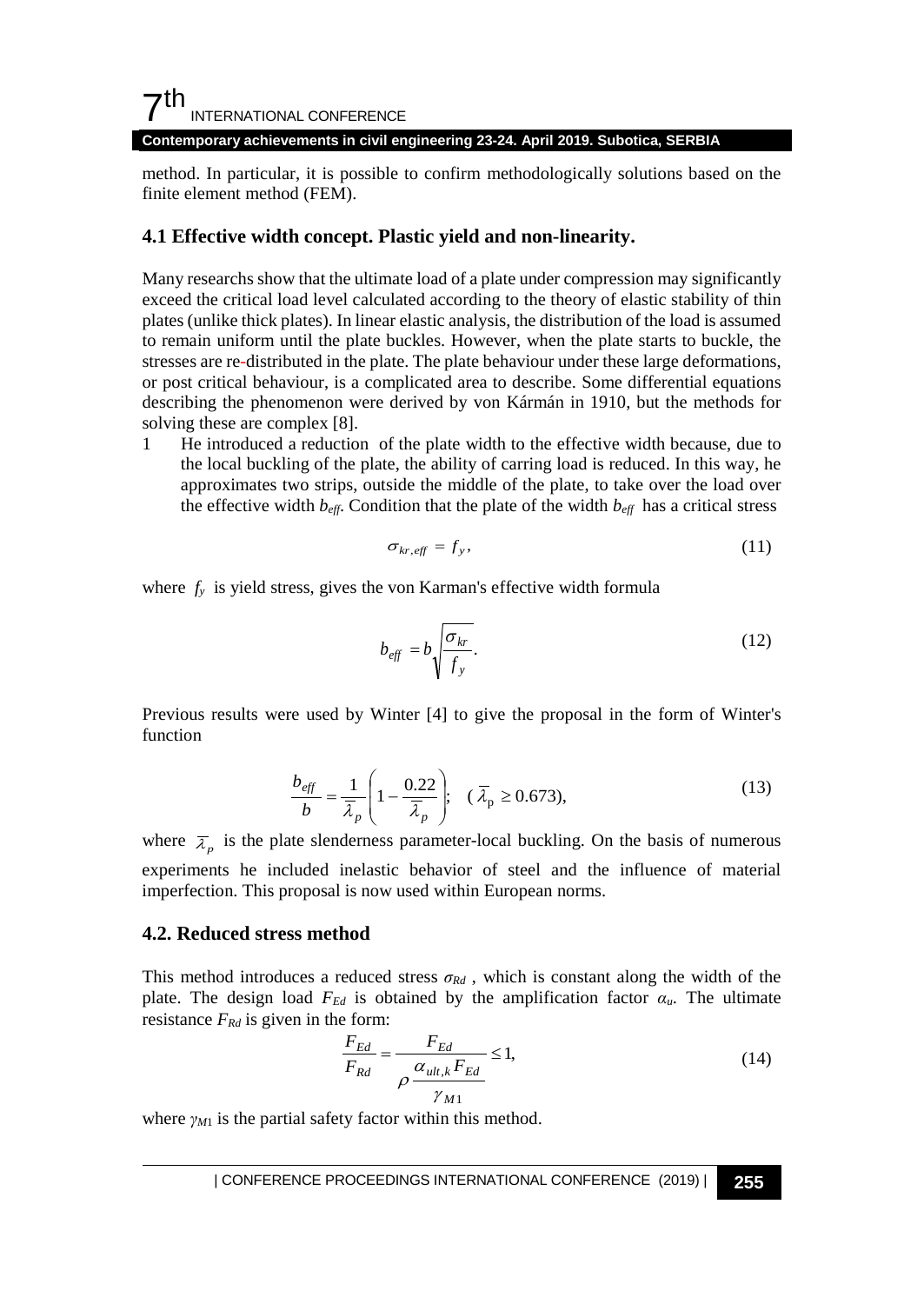#### **Савремена достигнућа у грађевинарству 23-24. април 2019. Суботица, СРБИЈА**

# **5. LOCALIZED LOAD SUBJECTED TO WELDED I GIRDERS**

When loading acts on a short lenght of the flange in the plane of web of welded steel I girder, it can cause many problems and even structural damage or colapse of the girder. Such type of load can be found during assembly of bridges when the bridge is being slide in to designed position. In this case the temporary or permanent supports become a localized loading to which the girder is exposed. Regarding the ultimate load capacity, it depends on the ultimate load capacity just before the colaps of the girder.

This problem is very complex and until now the exact theoretical solution has not been found. Due to the high localized load value acting on a small surface, a high value of the stresses reaches the plasticity in a certain area of the cross-section of the web. However, despite the appearance of plasticity, the buckling of the web begins in the next step. Many parameters affect the complexity of this problem. Thickness of the web, distance between transversal stiffeners, yield stresses of the web, distribution lenght of the load, the existence of longitudinal stiffeners, ets. In particular, the imperfections of the girder both geometrical and material are significant and have been the subject of research during past decade [5].

In the studies carried out in [2], a model was formed on which the numerical simulations were performed and where the ultimate loads for several types of girders were determined. Due to its practical application, several different material models with corresponding stress-strain (σ-ε) curves recommended for design by European standards [6] have been used.

Figure 4 shows a gradual development of the deformations of the web with an increase of force. During the loading of the I girder, from the beginning, the deformations of the web appear. With the further increase in force, the deformation on the upper part of the web continues to increase. The load was increased until ultimate load was reached. The ultimate load manifests as progressive increase of registered deformations of the web without further increase of force. The visible buckling of the web below the zone where load was applied was observed. Figure 5 shows the girder model in the ANSYS program when the ultimate load is reached.

Plastification occurs after reaching 60% of the limit load. Then the deformations do not have to be significant. Plastification develops on the most loaded part of the web, first only on the outside of the web-surface and then spreads along the thickness of the web.



### **256** | ЗБОРНИК РАДОВА МЕЂУНАРОДНЕ КОНФЕРЕНЦИЈЕ (2019) |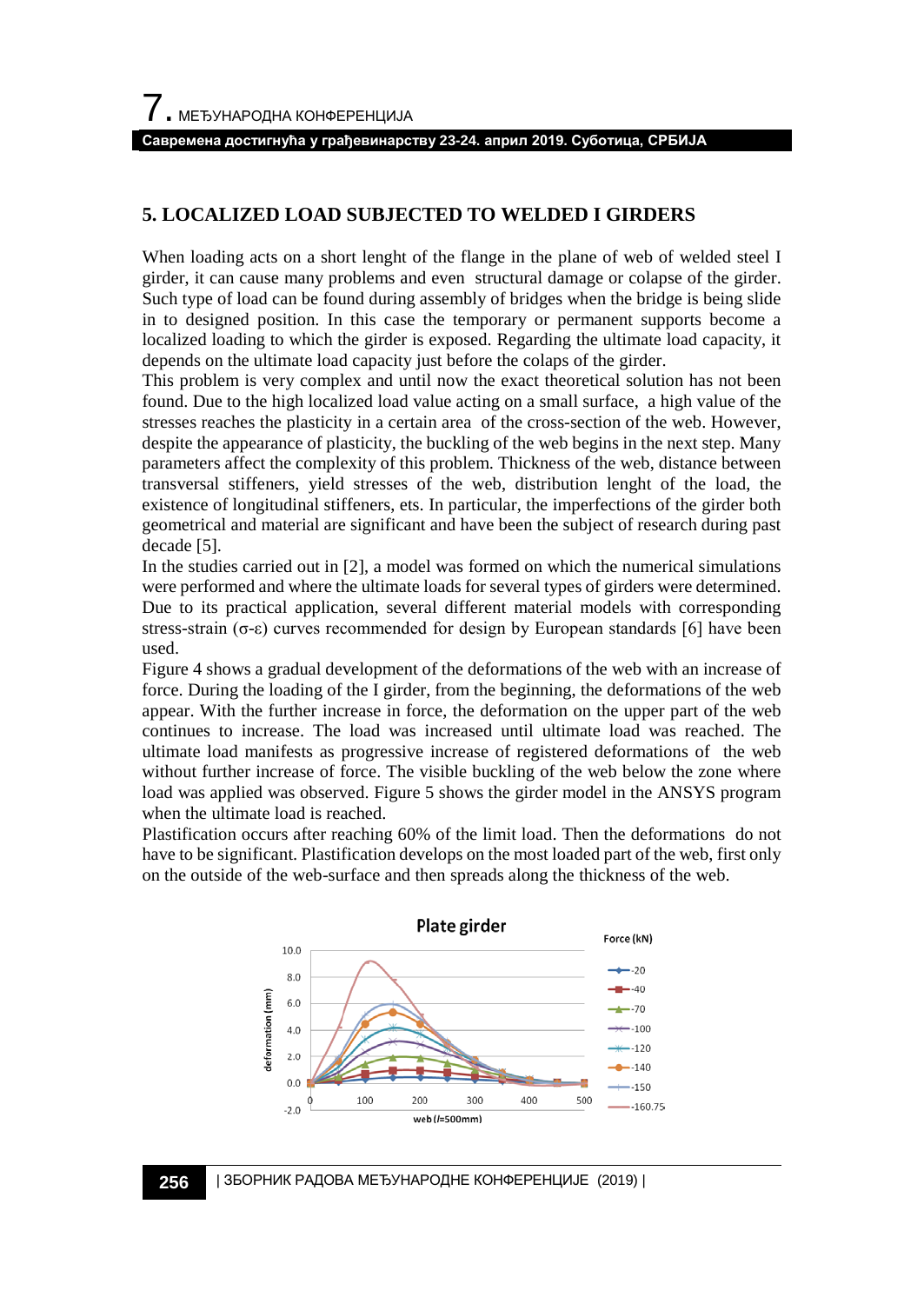**Contemporary achievements in civil engineering 23-24. April 2019. Subotica, SERBIA**



*Figure 4. Development of girder deformation with increasing force*

*Figure 5. Deformation of the girder*

# **6. CONCLUSION**

The problem of stability of a plate was treated starting from the differential equation of the elastic surface. An example of the theoretical solution of the case of a thin rectangular plate was shown. It is determined the critical load value  $P_{kr}$ , a critical stress  $\sigma_{kr}$  and the coefficient *kmn*. However, it was pointed out that, in the case of I girder with real material, the plasticity of certain zones and the yield stresses appear during the process of buckling of web. The stress-strain relations become nonlinear.

The paper consider a case of a localized loading to which the girder was exposed. The ultimate load exceeds the load which manifestes in the occurrence of a local buckling of the web. During the non linear simulation of the tests, it is determined [6] that in the zone where load was applied, the yield stresses in the web were reached without a deformation of the plane web. This problem is very complex and until now, the exact, theoretical solution has not been obtained.

This area is interesting both from the theoretical and practical point of view, especially in some types of bridges where, due to economy, high-slender webs are predicted.

The two basic methods for calculation recommended by EN 1993-1-5: 2006 i.e. effective width concept and reduced stress method are also presented in the paper.

The European standards also recommend a methodological verification of the solution by the finite element method. An example of a numerical model is given, which shows the development of the deformation reaching the ultimate load and the failure of the girder after local buckling. The results of stresses and deformations obtained by numerical simulation agree the test results of the corresponding girder [6].

# **REFERENCES**